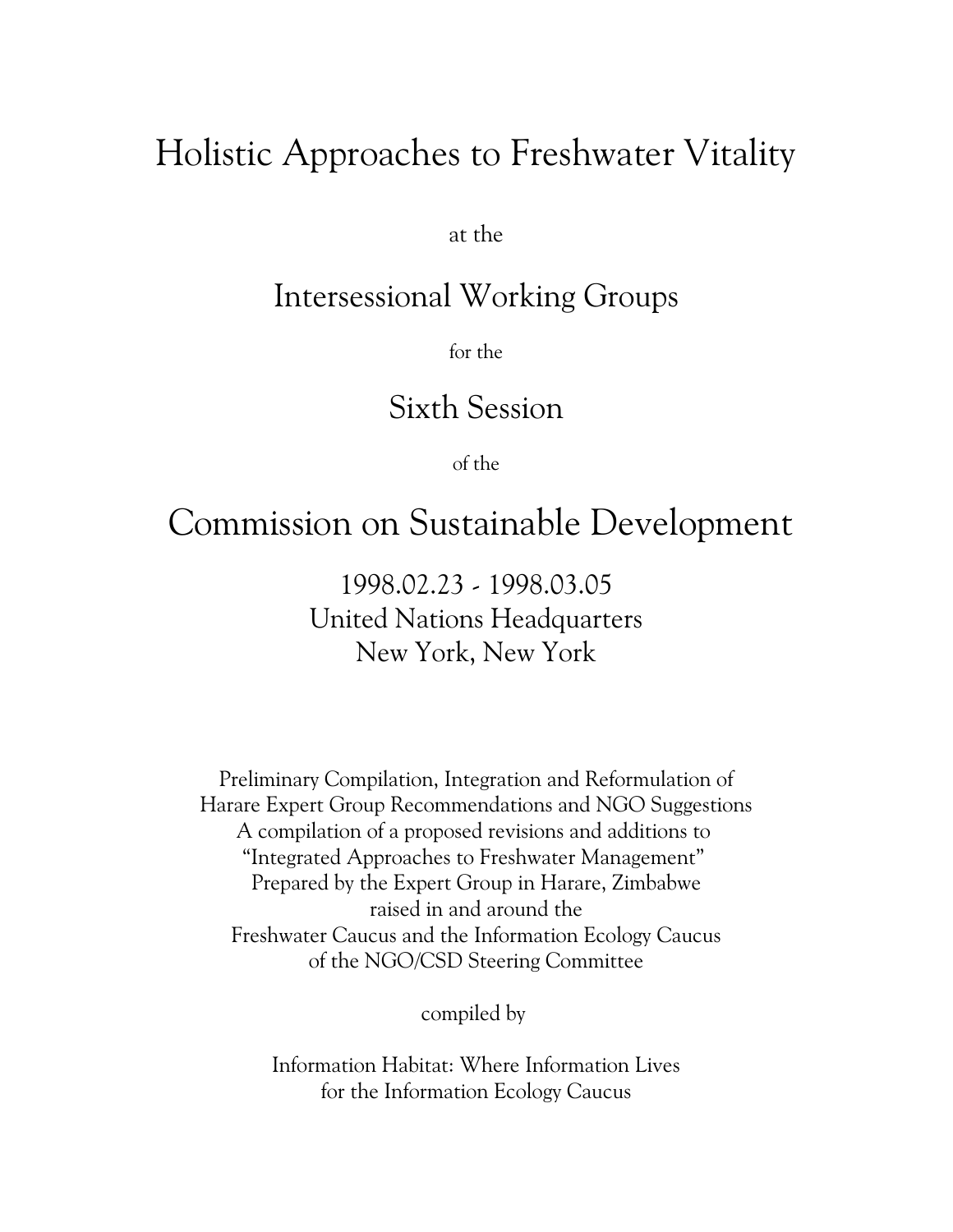# Table of Contents

Key Recommendations

1 Principle objectives

- 1.1 Dynamic, interactive, iterative and multisectoral approach
- 1.2 Sustainable and rational management of water resources based on community needs and priorities
- 1.3 Economically efficient and socially appropriate design and implementation
- 1.4 Appropriate institutional, legal and financial mechanisms for sustainable social progress and economic growth

# 2 Necessity for Holistic Approaches

- 2.1 Health Considerations
	- 2.1.1 Technological Health
	- 2.1.2 Socio-economic Health
	- 2.1.3 Environmental Health
	- 2.1.4 Human Health
- 2.2 Sustainability
- 2.3 Water Policy and Holistic Approaches
- 2.4 Principles for Allocation
- 2.5 Language of Holistic Processes
- 3 Information Ecology
	- 3.1 Information Ecology as Enabling Approach
		- 3.1.1 Transformative Possiblities of Information Ecology
		- 3.1.2 Beneficial Externalities
	- 3.2 Interactive Public Access to Freshwater Information
		- 3.2.1 Inclusive, Participatory Processes
		- 3.2.2 Collaborative Design Processes
		- 3.2.3 Green Maps and Geographic Information Systems
		- 3.2.4 Geographic Relational Database Structures
		- 3.2.5 Meaningful and Visible Indicators of Progress
		- 3.2.6 Local Information Ecology Centres
		- 3.2.7 Microlibrary Resources on CD-Rom
		- 3.2.8 Public Access to Freshwater Streams and Bodies
	- 3.3 Meeting and Conference Processes
		- 3.3.1 Online Integration of Agendas, Documentation and Statements
		- 3.3.2 Collaborative Document Processes
		- 3.3.3 Accessible Integrated Document Database
		- 3.3.4 Expanded Use of Videoconferencing
		- 3.3.5 Online Dissemination of Transcripts of Meetings and Deliberations
	- 3.4 Integration of Virtual and Conventional Structures for Public Participation
		- 3.4.1 Electronic Mailing Lists for Online Dialogue and Dissemination
		- 3.4.2 Linking Dialogue and Documentation
		- 3.4.3 Participant Interactive Message Systems
		- 3.4.4 Online Audio & Video
	- 3.5 Capacity-Building
		- 3.5.1 Local Stream and Groundwater Monitoring Capabilities
		- 3.5.2 Information Processing and Analysis
		- 3.5.3 Information Technology Equipment, Skills and Support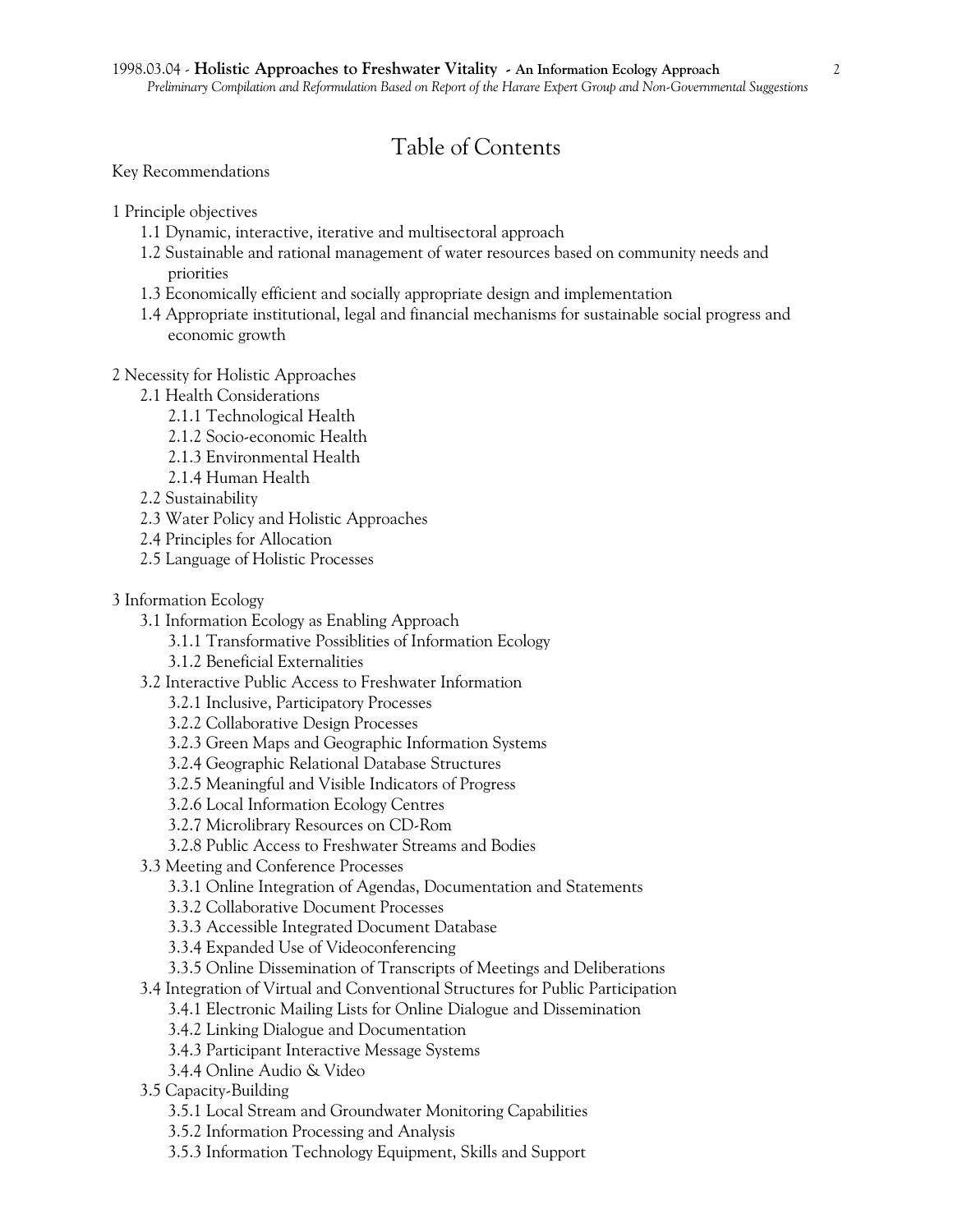- 3.5.4 Telecommunications Infrastructure
- 3.5.5 Enabling Regulatory Environment for Information and Communications
- 4 Education and Public Awareness
	- 4.1 Community & Home
	- 4.2 Women
	- 4.3 Elementary, Secondary & Academic
	- 4.4 Traditional and Indigenous Knowledge

#### 5 Environment and Development

- 5.1 Ecosystem Integration
- 5.2 Human Interactions with the Environment
- 5.3 Water Quality and Environmental Sanitation
- 6 Social Integration
	- 6.1 Gender Equity
	- 6.2 Refugees and Displaced Persons

#### 7 Participation and Institutions

- 7.1 Participation
- 7.2 Focus on Local Level
- 7.3 All Stakeholders
- 7.4 Local Agenda 21
- 7.5 Legislative and Regulatory Framework
- 7.6 Community Property Rights
- 7.7 Institutional Development
- 7.8 Partnership
- 7.9 Enhancing the Role of Women

# 8 International Co-operation

- 8.1 Support for National Action
- 8.2 Promoting a Common Approach
- 8.3 Information Exchange
- 8.4 Donor-recipient Dialogue
- 8.5 Regional Consultations on Drought and Flood Preparedness
- 8.6 International Watercourses
- 8.7 Water-Related International Conventions and Programmes for Action
- 8.8 Sustainable Human Development-related Programmes of Action and Agendas

## 9 Economics and Finance

- 9.1 Economics
- 9.2 Allocation
- 9.3 Accountability
- 9.4 Covering Costs
- 9.5 Financial Resources

# 10 Conclusion

- 10.1 Holistic Approaches to Freshwater Vitality
- 10.2 Information on National Water Policies, Plans and Implementation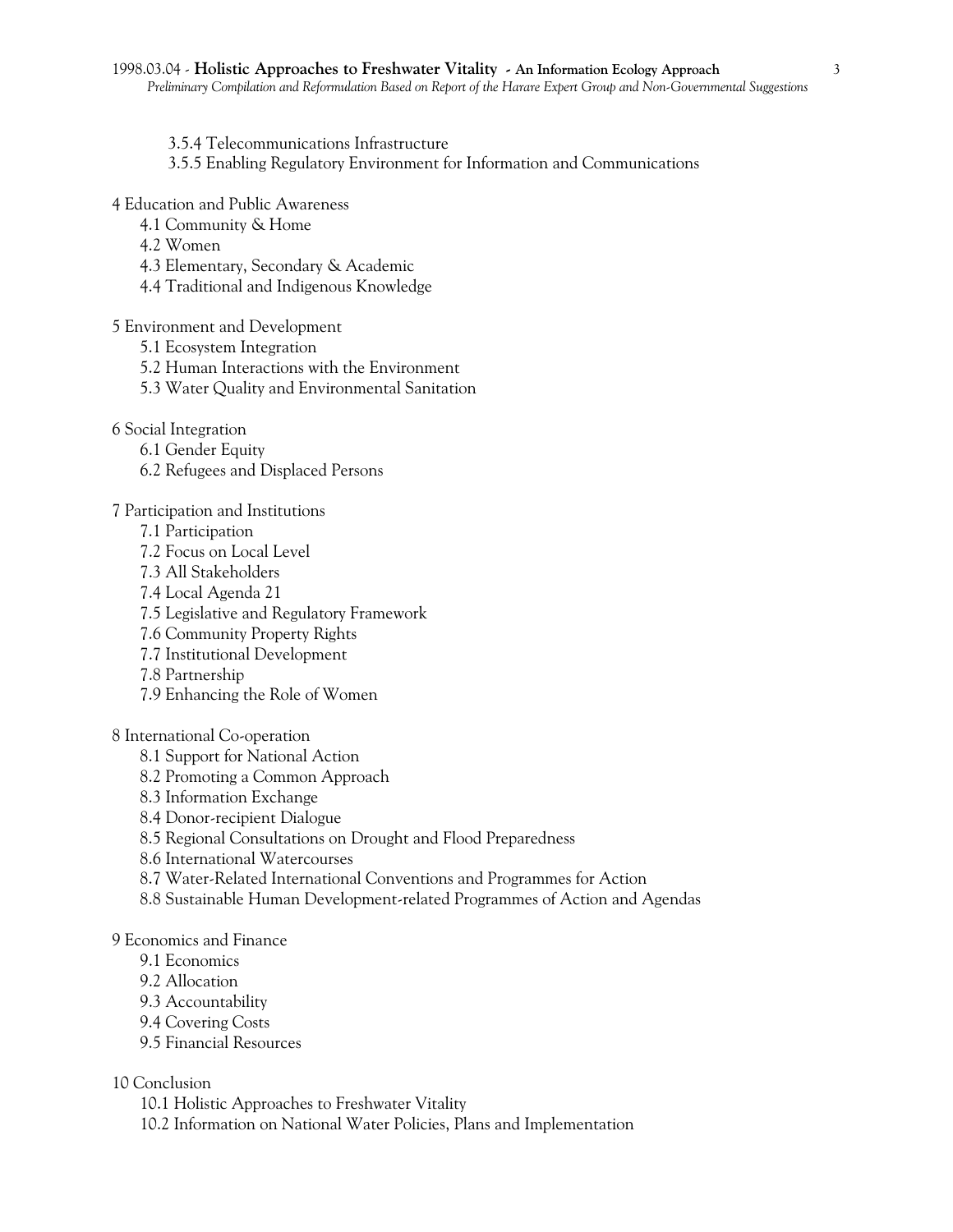Preliminary Compilation, Integration and Reformulation of Harare Expert Group Recommendations and NGO Suggestions

# Holistic Approaches to Freshwater Vitality

# Key Recommendations

#### **1 Principle objectives**

The four principal objectives that were identified in the Freshwater chapter of Agenda 21, Chapter 18, Section 9, continue to provide a fundamentally sound basis for further work, as follows (headings added):

#### **1.2 Dynamic, interactive, iterative and multisectoral approach**

To promote a dynamic, interactive, iterative and multisectoral approach to water resources management, including the identification and protection of potential sources of freshwater supply, that integrates technological, socio-economic, environmental and human health considerations;

## **1.4 Sustainable and rational management of water resources based on community needs and priorities**

To plan for the sustainable and rational utilization, protection, conservation and management of water resources based on community needs and priorities within the framework of national economic development policy;

#### **1.6 Economically efficient and socially appropriate design and implementation**

To design, implement and evaluate projects and programmes that are both economically efficient and socially appropriate within clearly defined strategies, based on an approach of full public participation, including that of women, youth, indigenous people and local communities in water management policy-making and decision-making;

### **1.8 Appropriate institutional, legal and financial mechanisms for sustainable social progress and economic growth**

To identify and strengthen or develop, as required, in particular in developing countries, the appropriate institutional, legal and financial mechanisms to ensure that water policy and its implementation are a catalyst for sustainable social progress and economic growth."

#### **2 Necessity for Holistic Approaches**

Holistic approaches are fundamental to lasting resolution of freshwater isues, and are critical to effective response to freshwater management. The adoption of an approach that recognized the interrelationship of all aspects of environment and development was one of the major contribution of Agenda 21 and in no area is a holistic approach more vital than in mplementing stratgies for developing and addressing freshwater.

#### **2.2 Health Considerations**

If there is a single unifying framework within which the role of fresh water can be approached, it is that of health. Access to adequate supply of freshwater is the single most important requirement for human health - both directly and as a prerequisite for healthy food supply. Freshwater is fundamental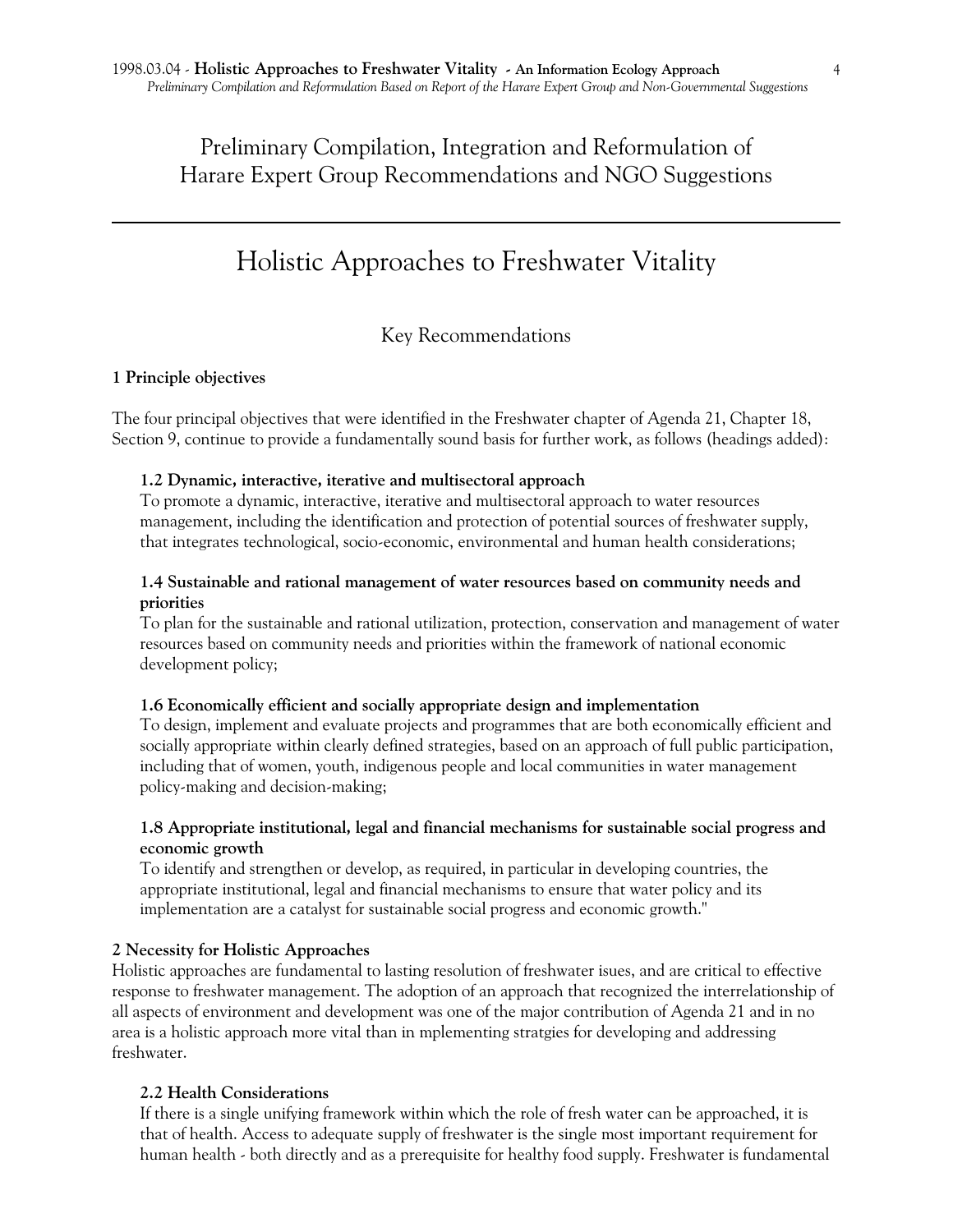to the health of all ecosystems. The concern for health can be seen in the Agenda 21 principles; by taking a fresh look Agenda 21, Chapter 18, section 9(a) one can see "health considerations" - rather than "considerations" as the noun to which the preceding adjectives refer, this provides a unifying framework as follows:

### **2.2.1 Technological Health**

Clean production processes Recycling, reuse of liquid "waste"

### **2.2.2 Socio-economic Health**

Community participation in water policy and practice Adequate freshwater as fundamental right

### **2.2.3 Environmental Health**

Watershed based approaches Remediation of polluted waters

# **2.2.4 Human Health**

Safe Food Supply Pure Drinking Water Personal Hygiene Water-related Disease

#### **2.4 Sustainability**

There is a need to recognise water as a social and economic good with a vital role in the satisfaction of basic human needs, food security, poverty alleviation and the protection of ecosystems. The principle of sustainability must underpin a holistic approach to managing freshwater resources in order to maintain and extend the benefits derived from natural freshwater systems.

# **2.6 Water Policy and Holistic Approaches**

As recommended in Agenda 21, it is essential for all countries to develop national, and where relevant sub-national, water policies and continually review these policies as circumstances change. Fundamental to this process is the concept of a holistic approach to the planning, allocation, development, management and rehabilitation of freshwater resources at the level of river basins and aquifers. The basic management unit should be designated in these policies as river basins / watersheds and aquifer units.

#### **2.8 Principles for Allocation**

The management of the demand for, and the allocation of, water resources should be based on principles of equity and efficient use to promote sustainable development including health, the satisfaction of basic human needs, food security and environmental protection.

#### **2.10 Language of Holistic Processes**

#### **3 Information Ecology**

#### **3.2 Information Ecology as Enabling Approach**

There is a need to finance, establish, support and maintain effective data collection and dissemination, information management systems and research - within an information ecology framework - in order to provide a sound basis for policy formulation, planning and investment decisions and operational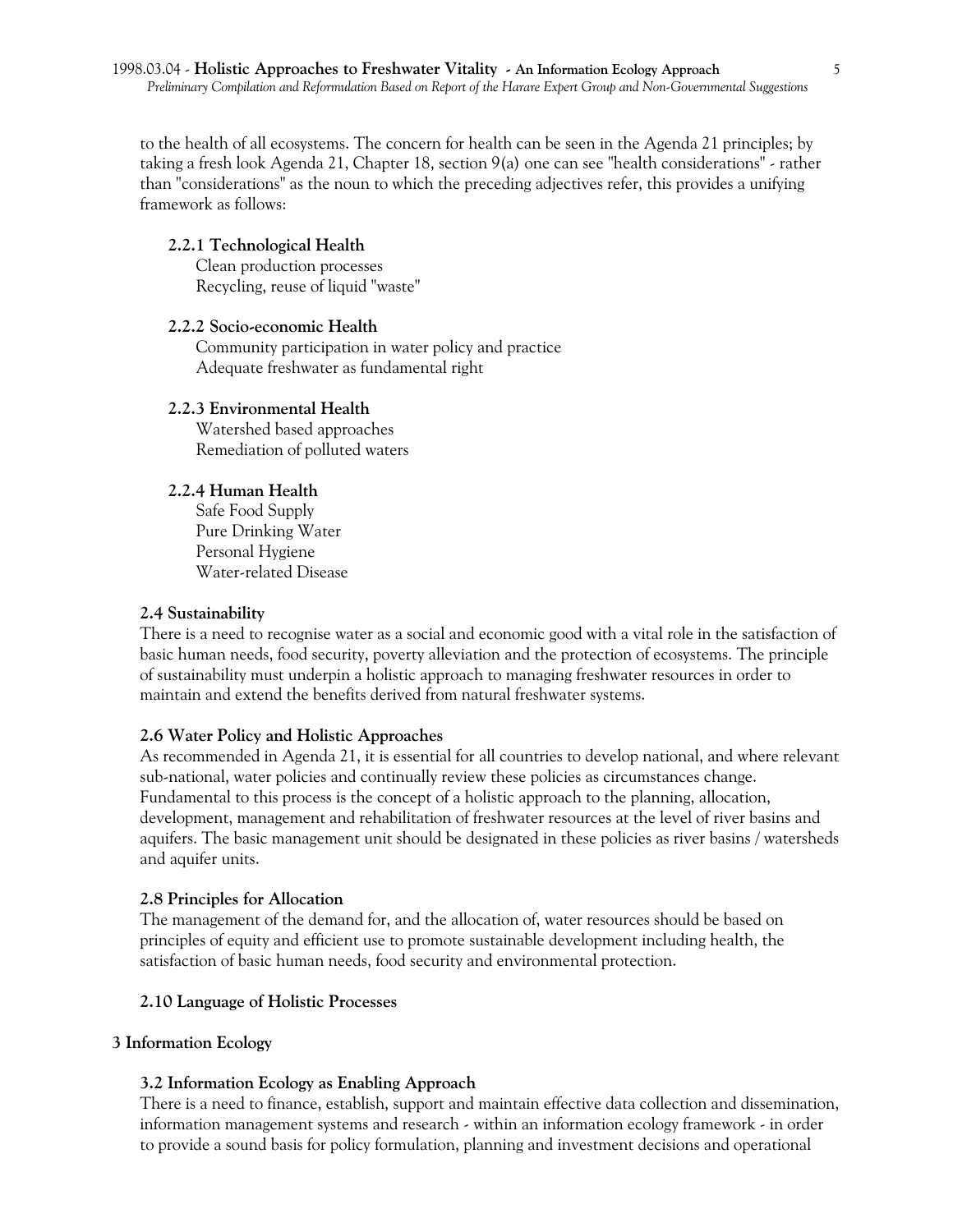management of freshwater resources. Integrative strategies for collection and organization of, and access to, all freshwater resource and related socio-economic and environmental data and information needed for policy decisions, planning and management action and monitoring, should have a high and continued priority.

# **3.2.1 Transformative Possiblities of Information Ecology**

# **3.2.2 Beneficial Externalities**

# **3.4 Interactive Public Access to Freshwater Information**

- **3.4.1 Inclusive, Participatory Processes**
- **3.4.2 Collaborative Design Processes**
- **3.4.3 Green Maps and Geographic Information Systems**
- **3.4.4 Geographic Relational Database Structures**

# **3.4.5 Meaningful and Visible Indicators of Progress**

Governments need to adopt, implement and monitor national water-related indicators of progress in achieving holistic water resources management, including water quality objectives. This should take account of the CSD work in this area.

- **3.4.6 Local Information Ecology Centres**
- **3.4.7 Microlibrary Resources on CD-Rom**
- **3.4.8 Public Access to Freshwater Streams and Bodies**

# **3.6 Meeting and Conference Processes**

- **3.6.1 Online Integration of Agendas, Documentation and Statements**
- **3.6.2 Collaborative Document Processes**
- **3.6.3 Accessible Integrated Document Database**
- **3.6.4 Expanded Use of Videoconferencing**

# **3.6.5 Online Dissemination of Transcripts of Meetings and Deliberations**

- **3.8 Integration of Virtual and Conventional Structures for Public Participation**
	- **3.8.1 Electronic Mailing Lists for Online Dialogue and Dissemination**
	- **3.8.2 Geographic Relational Database Structures**
	- **3.8.3 Linking Dialogue and Documentation**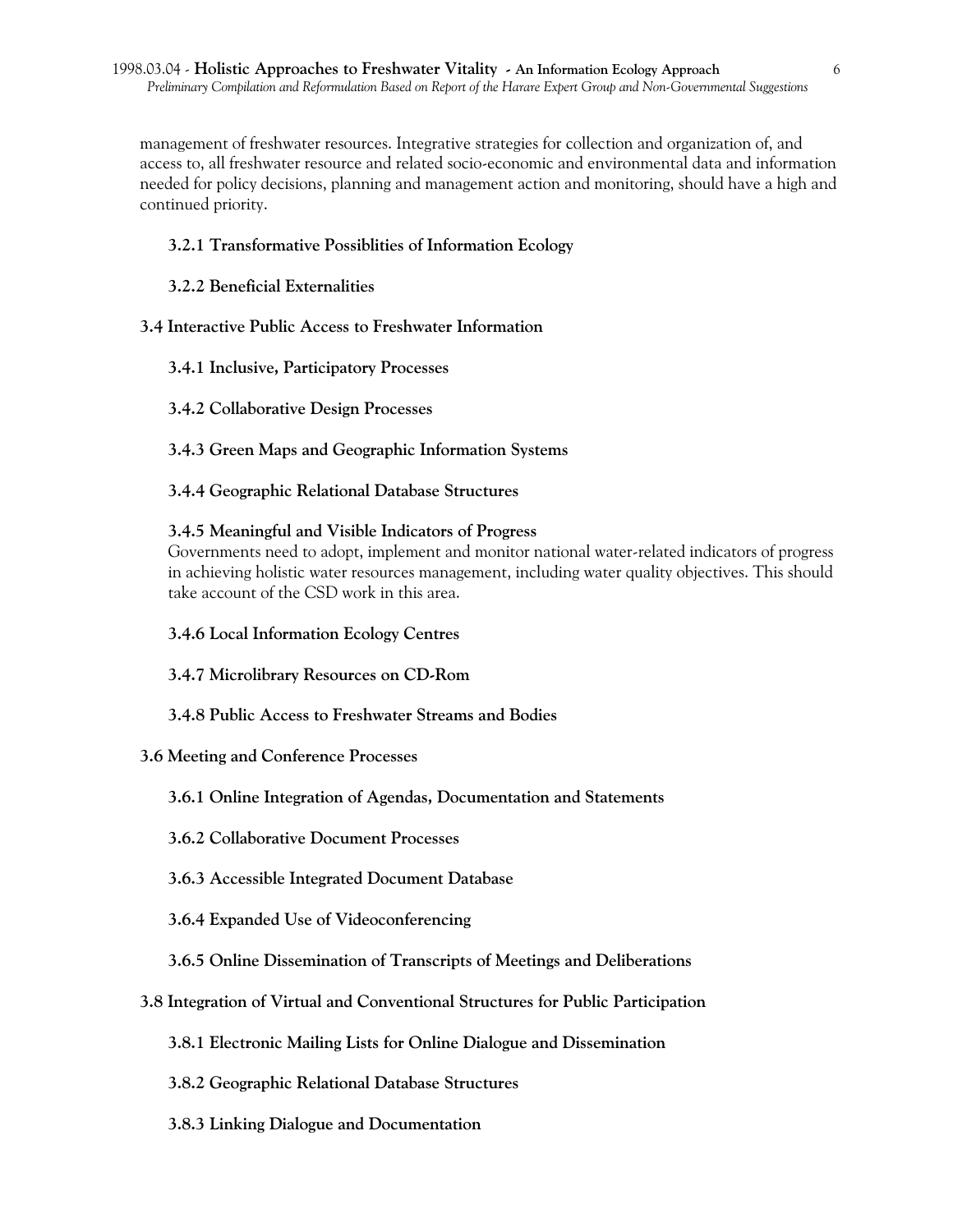## **3.8.4 Participant Interactive Message Systems**

### **3.8.5 Online Audio & Video**

### **3.10 Capacity-Building**

Institutional and human capacities at national and local levels will need substantial strengthening if a holistic approach is to be implemented. The need to strengthen capacity at local levels is especially strong; the training of local entrepreneurs has an important role in implementing actions. There is also a need to promote the use of indigenous technologies and knowledge, in addition to the transfer of appropriate technologies.

# **3.10.1 Local Stream and Groundwater Monitoring Capabilities**

### **3.10.2 Information Processing and Analysis**

**3.10.3 Information Technology Equipment, Skills and Support**

**3.10.4 Telecommunications Infrastructure**

# **3.10.5 Enabling Regulatory Environment for Information and Communications**

#### **4 Education and Public Awareness**

### **4.2 Community & Home**

Public awareness raising and educational efforts which deal with water management at home, reduction of waste, rational water use, safe reuse of water and waste water have to be targeted, especially for women and youth who (often literally) carry the responsibility of ensuring water supply for homes and farming activities.

#### **4.4 Women**

Women should be encouraged to develop and share appropriate methods of monitoring their water usage, and reduction of wastage should be rewarded as well as shared within local communities.

#### **4.6 Elementary, Secondary & Academic**

#### **4.8 Traditional and Indigenous Knowledge**

Programs to raise awareness and to integrate traditional knowledge of the issues are very important.

#### **5 Environment and Development**

#### **5.2 Ecosystem Integration**

The conservation of freshwater and related ecosystems is vital to sustainable development. These ecosystems are themselves users, water regulators and providers of freshwater-based resources (including fisheries). It is therefore necessary to promote an ecosystem approach in holistic water resources planning, development and management within the framework of river basin and aquifer systems.

#### **5.4 Human Interactions with the Environment**

There is a need to ensure that effective local and national systems are in a position to bring about productive and sustainable interactions between human activities and the ecological functioning of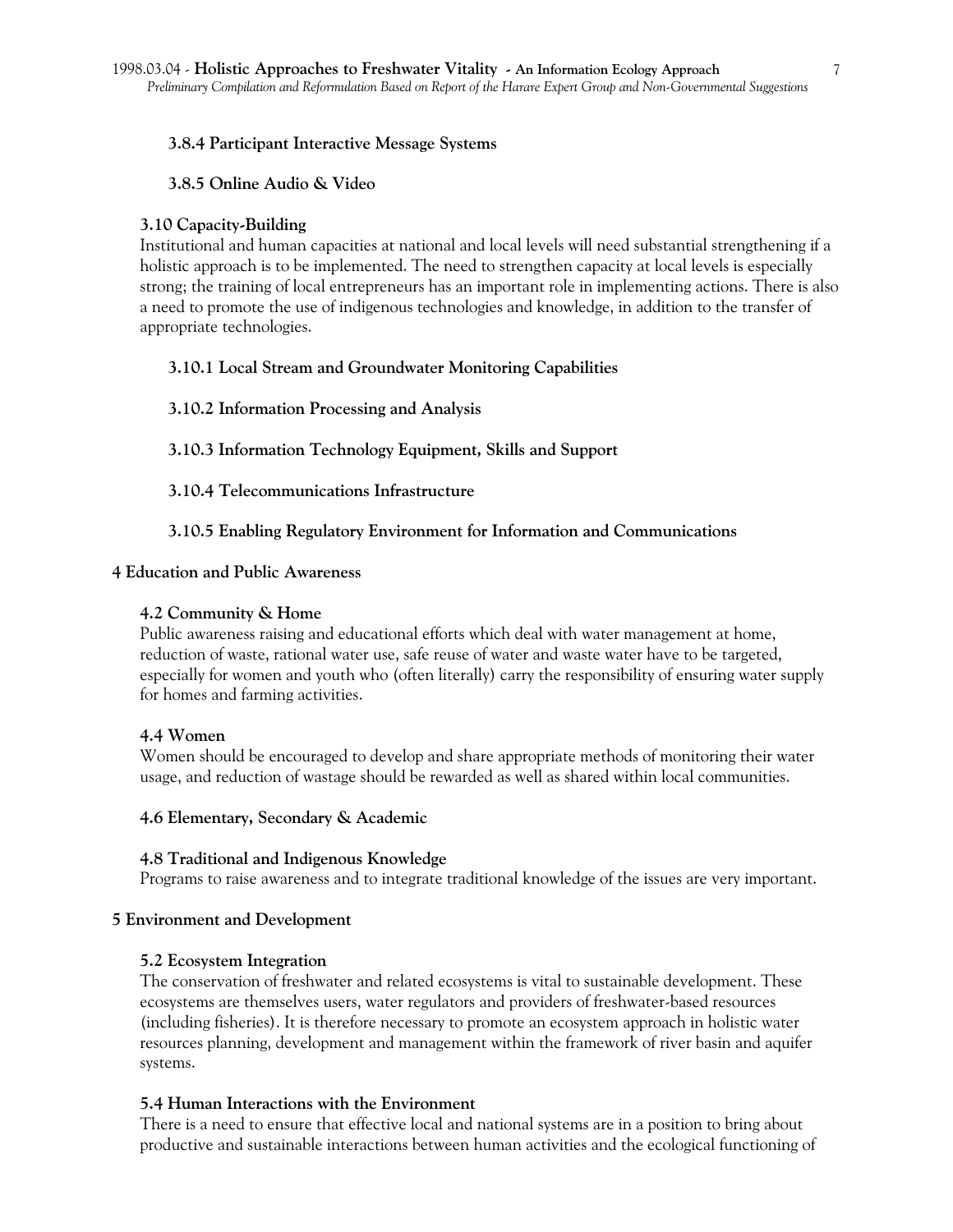freshwater systems and to minimise downstream impacts including estuarine and marine environments and to reduce losses from droughts and floods.

#### **5.6 Water Quality and Environmental Sanitation**

There is a need to safeguard water quality as regards human health, productive uses of water and the protection of freshwater ecosystems. There is a need to implement measures, including sanitation programmes which have been notably neglected, to safeguard water quality recognising that poor environmental sanitation is the leading cause of human sickness in developing countries.

#### **6 Social Integration**

#### **6.2 Gender Equity**

Good water management must give appropriate priority to the issue of gender differences and the special roles, responsibilities and burdens of women with regard to freshwater. Freshwater is a women's issue - for several reasons. Therefore specific goals have to be targeted and specific methodologies have to be implemented:

(a) Women are those who ensure the families' supply of freshwater - in the homes as well as - in many cases - in the agricultural activities of families, especially in developing countries and among rural population. As freshwater gets scarce in many countries, the workload of women supplying water for their families and farms has been growing enormously. Governments, local authorities and the public in general have to be made aware of this workload and appropriate steps have to be taken to diminish this workload.

(b) Public awareness raising and educational efforts which deal with water management at home, reduction of waste, rational water use, safe reuse of water and waste water have to be targeted especially at women and youth who carry the responsibility of water supply for homes and farming activities. Women shall be encouraged to develop their own methods of monitoring their water usage and reduction of wastage shall be rewarded as well as shared in local communities.

©) Local authorities, NGOs and other major groups shall be encouraged to integrate participatory approaches of freshwater management, especially with women, into their Local Agenda 21 processes and activities.

(d) To diminish the workload of women, the development of technologies and devices for efficient, cheap and easy usable freshwater transportation for short distances shall be encouraged and rewarded.

#### **6.4 Refugees and Displaced Persons**

#### **7 Participation and Institutions**

#### **7.2 Participation**

There is a need to ensure the implementation of participatory approaches to freshwater resources management based on the recognition of the social and economic values of freshwater and its related ecosystems. Programmes to raise awareness of the issues, particularly among youth, are important. It is important that stakeholders at all levels be involved in a transparent approach for policy making, planning and management, as a "bottom up" and "top-down" process.

#### **7.4 Focus on Local Level**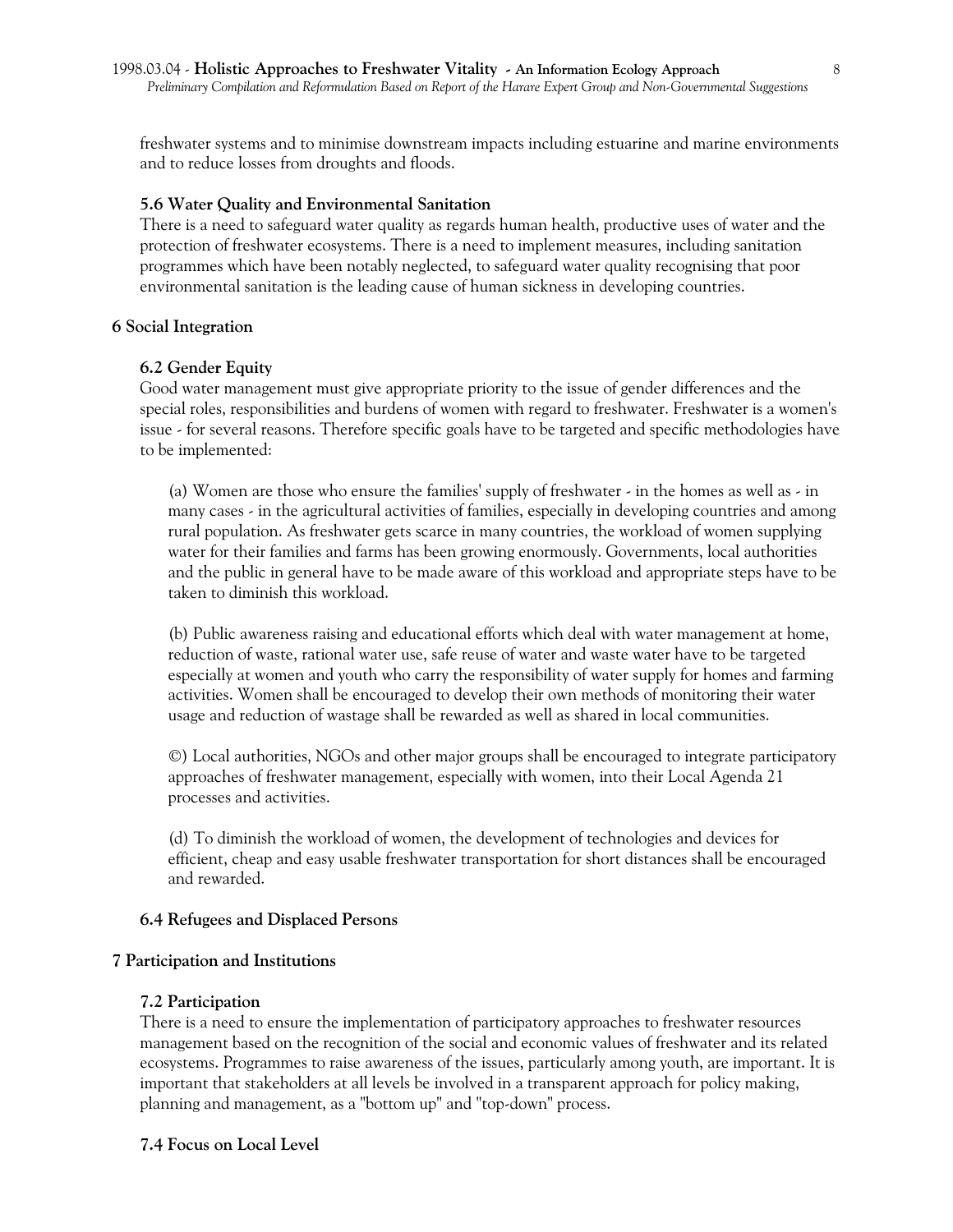Every effort towards rational water management has to be based on a participatory approach, especially at the local level.

## **7.6 All Stakeholders**

Participation of all stakeholder groups, especially of women, should be encouraged to ensure the quality and the successful implementation of good water management strategies.

#### **7.8 Local Agenda 21**

We recommend striving for participatory, holistic approaches, as opposed to an exclusive reliance on either top-down or bottom-up processes; where applicable, this should be done through Local Agenda 21 processes.

#### **7.10 Legislative and Regulatory Framework**

A legislative and regulatory framework should be established in order to facilitate holistic water resources management strategies and to ensure that the capacity exists to apply the legislation and to enforce regulations. Such framework should be conducive to private sector investment and the involvement of local service providers.

#### **7.12 Community Property Rights**

#### **7.14 Institutional Development**

There is a need to design and adapt institutions to effect a holistic approach to policy analysis and to holistic water resources management for specific environmental and socio-economic settings. The role of Government needs to be clearly defined, with a distinction between the functions of standard and regulation setting and control on the one hand, and the direct management and provision of services on the other, and between the role of government at all levels and the roles of the private sector and other stakeholders.

#### **7.16 Partnership**

The establishment of an enabling environment should be promoted, with specific mechanisms, that facilitate partnerships between public, private and community organisations, local authorities, NGOs and all public and private actors.

#### **7.18 Enhancing the Role of Women**

Women should have an equal role with regard to water resources management at local, national and international levels.

#### **8 International Co-operation**

#### **8.2 Support for National Action**

International co-operation and partnership in support of national actions are essential for achieving sustainable development, particularly in the water sector. This includes the need for mobilising and providing new and additional financial resources to developing countries as set out in Agenda 21, as well as the need for enhancing international co-operation is such areas as capacity building, transfer of technology, research and information exchange.

#### **8.4 Promoting a Common Approach**

The United Nations system should play an active role in harmonising, at international and national levels, the recommendations being made to countries for holistic water resources management strategies.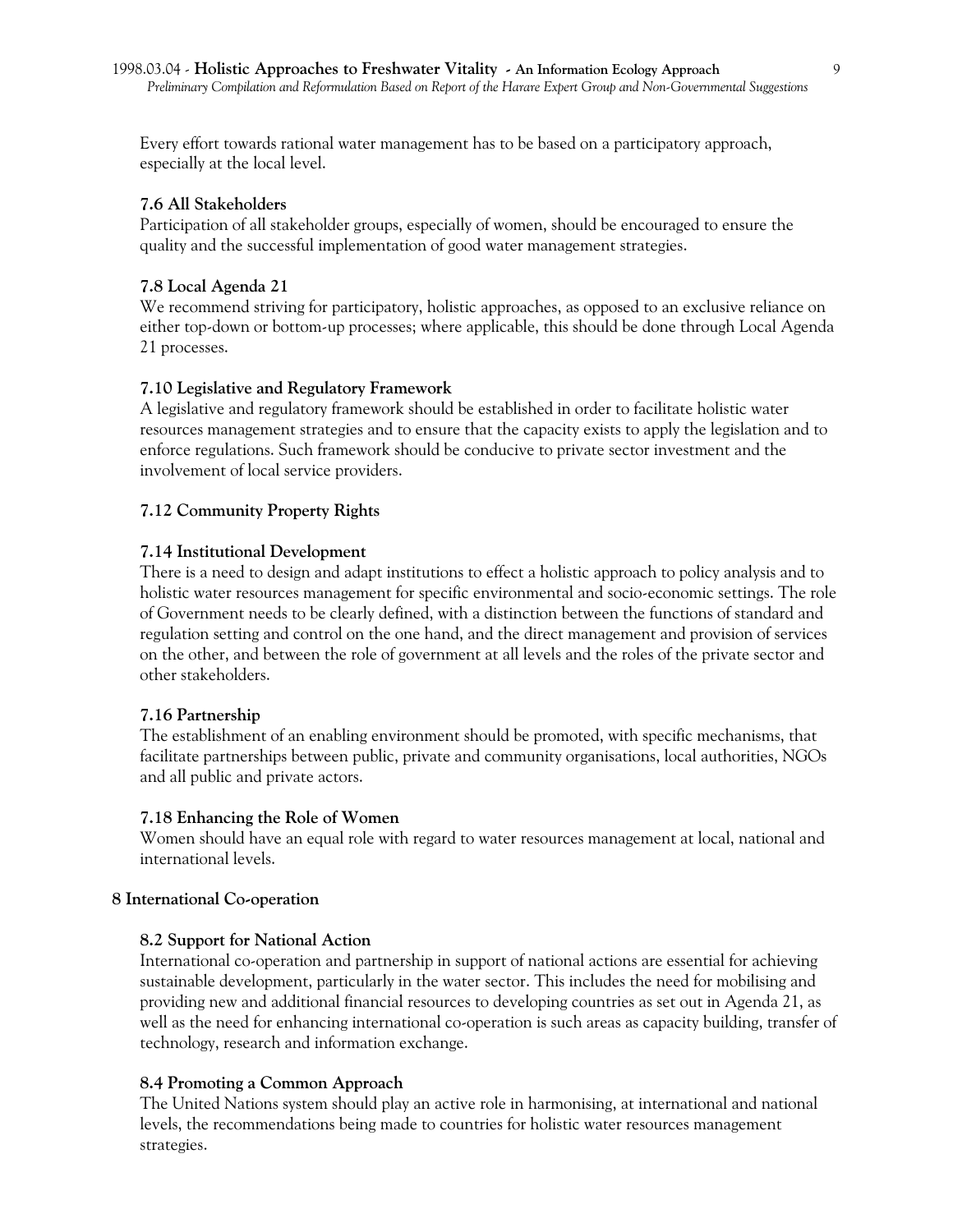#### **8.6 Information Exchange**

Governments should promote vital information exchange and dissemination through a comprehensive and systematic use of information and communication technology, including geographic Internet and other modern means of communication.

### **8.8 Donor-recipient Dialogue**

Governments and the international community need to strengthen consultation mechanisms aimed at improving donor/recipient dialogues for the mobilisation of financial resources in a well-targeted and predictable manner, based on national action plans with a special focus on holistic water resources management which recognises the need of the poorest communities.

# **8.10 Regional Consultations on Drought and Flood Preparedness**

There is a need to establish or strengthen mechanisms for regional consultations on drought and flood preparedness and early warning systems and mitigation plans at local and national levels, regional emergency funds and/or collective insurance programmes. At the international level, there is a need to maintain support of these activities following the close of the IDNDR (1999).

### **8.12 International Watercourses**

Riparian States are encouraged to co-operate among each other on matters related to transboundary water resources, building on existing agreements principles, arrangements, instruments and programmes of action, taking into account the interests of all riparian States concerned. Such efforts, upon common requests of concerned States, may need to be supported through international co-operation.

# **8.14 Water-Related International Conventions and Programmes for Action**

In the formulation and implementation of holistic water resources management policies and programmes, there is a need to take into account actions to implement a number of existing Conventions and Programmes of Action relevant to freshwater, in particular conventions on Biodiversity, Desertification, Climate Change, Wetlands (RAMSAR) and International Trade in Endangered Species (CITES) as well as the Global Programme of Action for the Protection for the Marine Environment from Land-Based Sources of Pollution.

#### **8.16 Sustainable Human Development-related Programmes of Action and Agendas**

# **9 Economics and Finance**

#### **9.2 Economics**

Water planning and management needs to be holistic into the national economy, recognising the vital role of water for the satisfaction of basic human needs, food security, poverty alleviation, ecosystem functioning and taking into account special conditions of non-monetary sectors of the economy.

#### **9.4 Allocation**

Water needs to be considered as a finite and vulnerable resource, and a social and economic good, and the costs and benefits of different allocation - social, economic and environmental- need to be assessed. The use of various economic instruments is important in guiding allocation decisions.

# **9.6 Accountability**

It is essential to ensure efficiency, transparency and accountability in water resources management as a precondition for sustainable financial management.